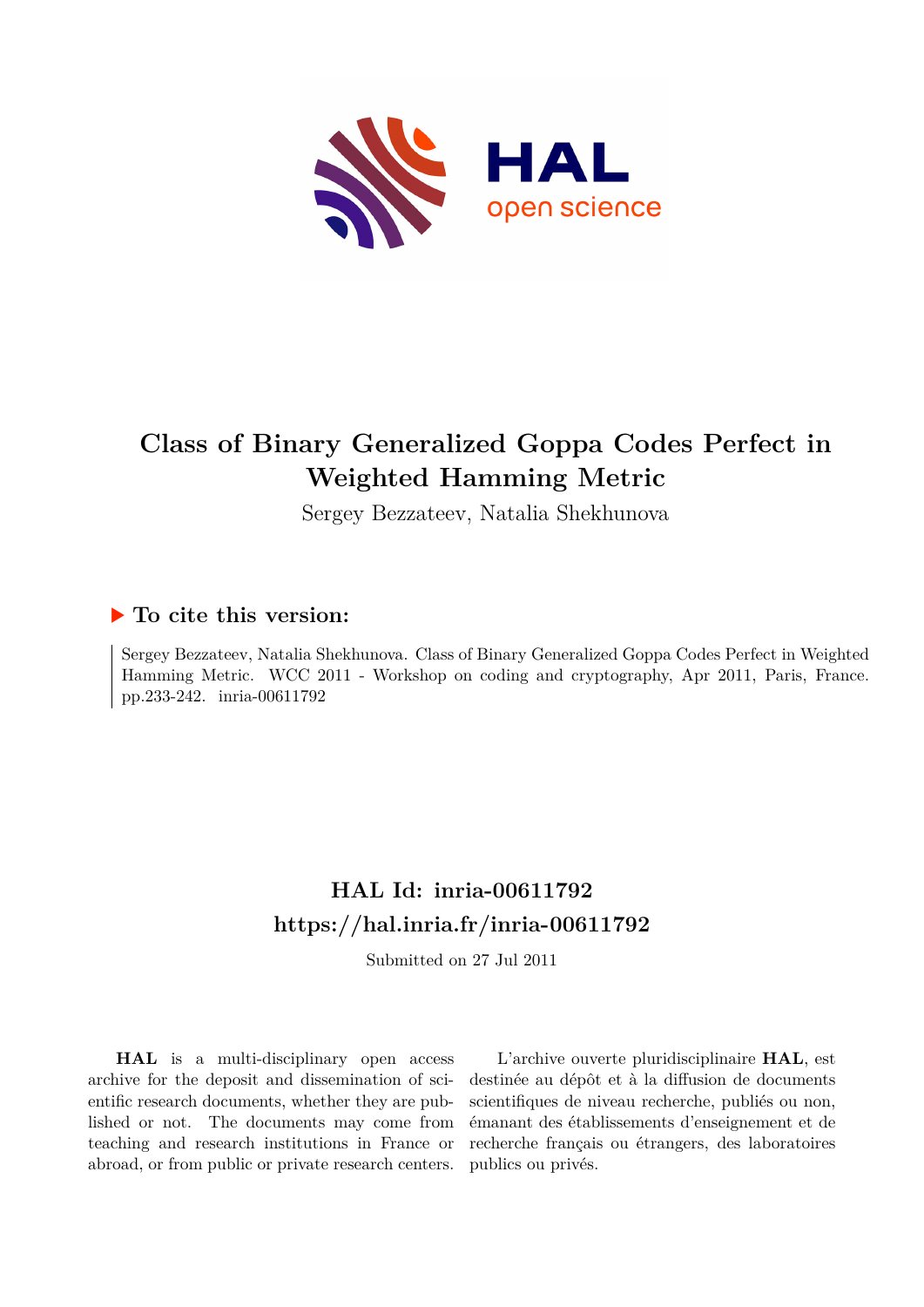## Class of Binary Generalized Goppa Codes Perfect in Weighted Hamming Metric

Sergey Bezzateev and Natalia Shekhunova

Saint Petersburg University of Aerospace Instrumentation, Russia, bsv@aanet.ru, sna@delfa.net

Abstract. The class of the binary generalized Goppa codes is offered. It is shown that the codes of this class are on the Hamming bound constructed for a weighted metric.

#### 1 Introduction

It is well-known that the problem of construction of good code for a given channel consists of two parts: a choice of a metric agreed with channel errors and search of a set of vectors with given metric properties as a correcting code. A great number of results of algebraic coding theory are codes for channels whose errors are agreed with the Hamming metric (HM). However, there are channels for which the error probability depends on a codeword position  $[1-4]$ . It means that the distribution of errors along codeword length is nonuniform. These channels are described by the model with nonuniform distribution of errors. Moreover, there are channels in which it is necessary to correct all errors from a certain set containing vectors with various configuration and weight [5,6]. The weighted Hamming metric (WHM) is a metric agreed with errors of such channels [7].

The paper presents a class of binary generalized Goppa codes constructed for the weighted Hamming metric (WHM). It is shown that parameters of the proposed class of codes are on the Hamming bound constructed for the WHM.

#### 2 Weighted Hamming Metric

**Definition 1.** [7] The distance between vectors  $a = (a_1 a_2 ... a_n)$  and  $b =$  $(b_1b_2...b_n)$  in the WHM is defined by a function  $d_{wH}(\boldsymbol{a},\boldsymbol{b})$  that is given as

$$
d_{wH}(\boldsymbol{a},\boldsymbol{b})=\sum_{i=1}^n w_i \cdot d(a_i,b_i) ,
$$

where  $w_i > 0$ ,  $d(a_i, b_i) = 1$ , if  $a_i \neq b_i$  and  $d(a_i, b_i) = 0$ , if  $a_i = b_i$ .

The value  $w_i$  and vector  $\mathbf{w} = (w_1, w_2, \dots, w_n)$  are called as a position i weight and a vector of weights of positions, respectively.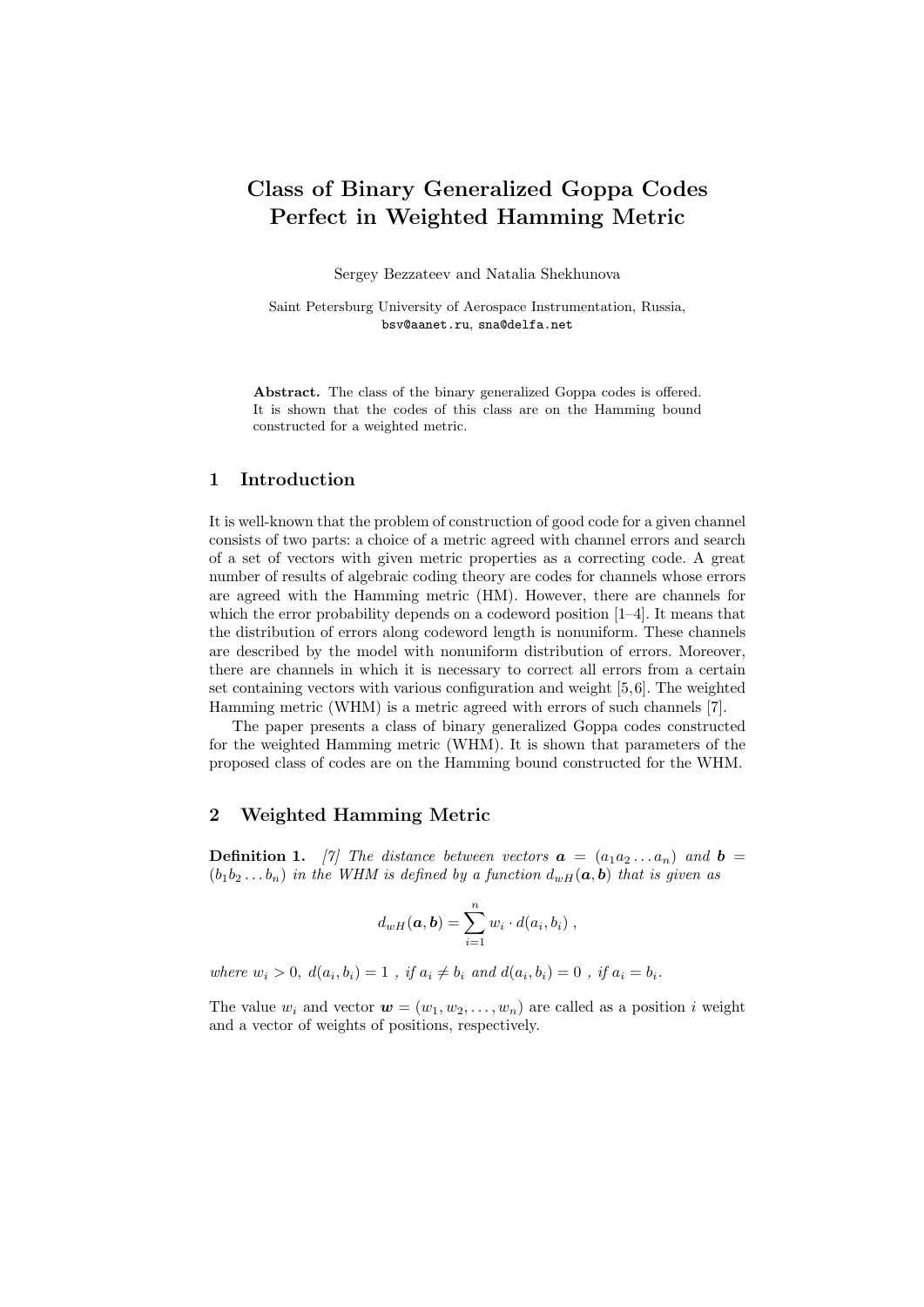234

**Definition 2.** A set  $v = \{v_1, v_2, \ldots, v_l\}$ ,  $l \leq n$  consisting of all the different values of vector  $\boldsymbol{w}$  components is called as a set of weights of the weighted Hamming metric.

The length of the vector  $\boldsymbol{a}$  can be written as  $n = n_1 + n_2 + \ldots + n_l$ , where  $n_i$  is a number of vector **a** positions with a weight  $v_i$ .

Let us consider a sphere of radius  $\tau$  with a center in a vector  $\boldsymbol{a} = (a_1 a_2 \dots a_n)$ in a *n*-dimensional binary vector space  $V$  with the WHM given in it. It is clear that this sphere contains all the vectors  $\mathbf{b} = (b_1b_2 \ldots b_n)$ , such that

$$
d_{wH}(\boldsymbol{a},\boldsymbol{b})\leq \tau.
$$

Then the volume of the sphere  $W_n^\tau$  is determined by

$$
W_n^{\tau} = \sum_{\{\tau_1,\ldots,\tau_l\}: \sum_{i=1}^l \tau_i v_i \leq \tau} \prod_{i=1}^l \binom{n_i}{\tau_i}.
$$

The Hamming bound in the WHM can be written in the following way:

$$
M\cdot W_n^\tau \leq 2^n,
$$

where  $n = n_1 + n_2 + \ldots + n_l$  is a length of codeword, M is a number of codewords,  $d_{wH}$  is a minimum distance of the code in the WHM and  $\tau = \lfloor \frac{d_w_H-1}{2} \rfloor$  .

Definition 3. A binary block code with the length

$$
n=n_1+n_2+\ldots+n_l
$$

and a set of weights  $\mathbf{v} = (v_1, v_2, \dots, v_l)$  is called perfect in the weighted Hamming metric if its parameters are on the Hamming bound:

$$
M\cdot W_n^\tau=2^n
$$

.

#### 3 Special class of binary generalized  $\Gamma(L, G)$  codes

Generalized  $\Gamma(L, G)$  codes [8] are natural generalization of the classical  $\Gamma(L, G)$ codes introduced by V. Goppa [9]. They are determined by a Goppa polynomial  $G(x)$  and set of numerators of codeword positions L.

In classical  $\Gamma(L, G)$  codes, rational fraction functions  $f_i(x) = \frac{1}{x-\alpha_i}$ ,  $G(\alpha_i) \neq 0$ are elements of the set L.

In generalized  $\Gamma(L, G)$  codes, rational fraction functions  $f_i(x) = \frac{\nu_i(x)}{u_i(x)}$ , where  $u_i(x)$  is a polynomial over  $GF(2^m)$ ,  $\deg u_i(x) > 1$  and  $(u_i(x), G(x)) = 1$ ,  $(u_i(x), u_i(x)) = 1$ ,  $\deg \nu_i(x) < \deg u_i(x) < \deg G(x)$ ,  $(u_i(x), \nu_i(x)) = 1$  for all  $i, j = 1, \ldots, n$ ,  $i \neq j$  are elements of the set L. It should be noted that for binary  $\Gamma(L, G)$  codes numerators of functions  $f_i(x)$  are formal derivatives from denominators for both classical and generalized codes.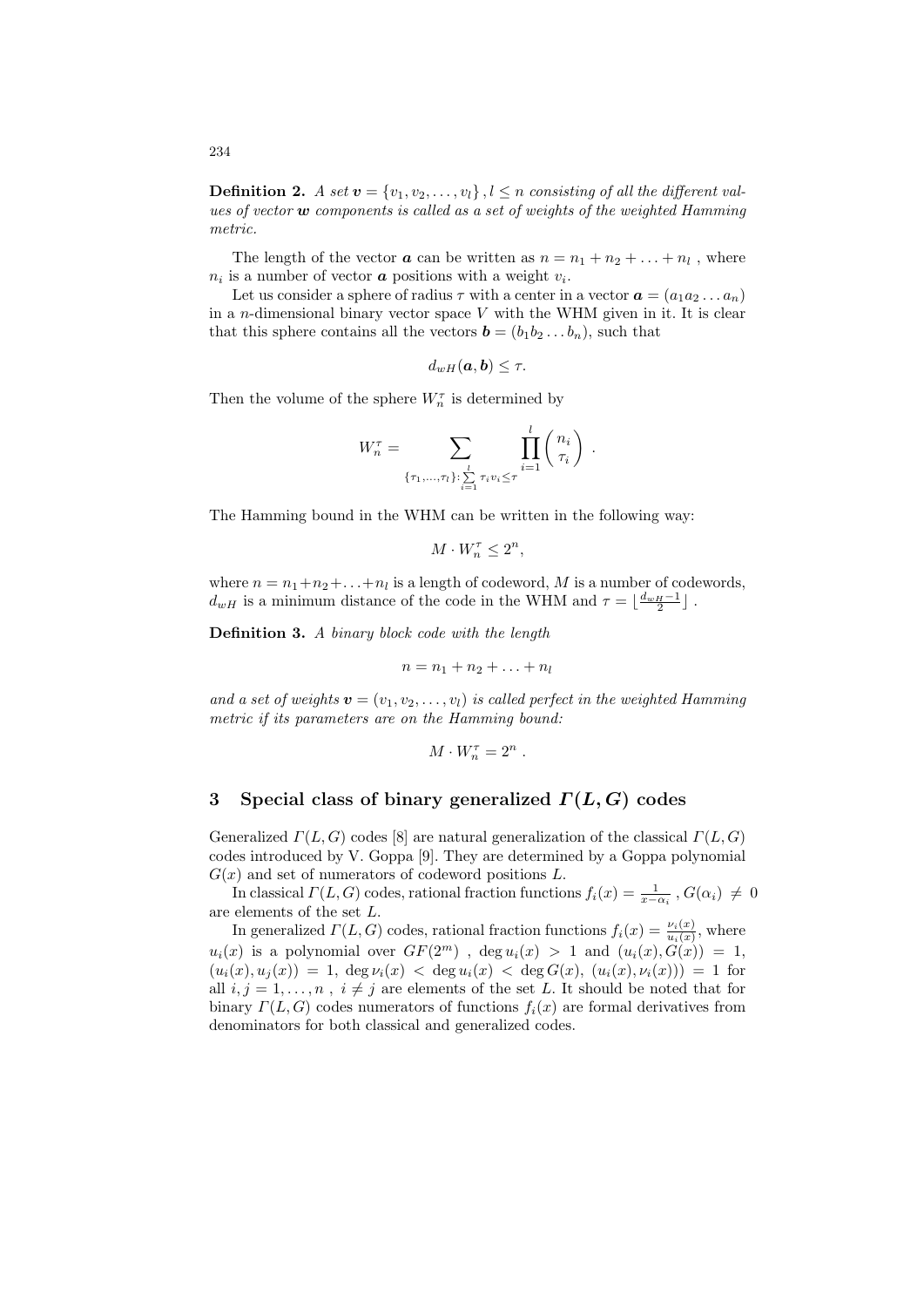In this paper, we consider binary generalized  $\Gamma(L, G)$  codes with an irreducible Goppa polynomial  $G(x)$  and set  $L = \begin{cases} \frac{u'_i(x)}{u_i(x)} \end{cases}$  $u_i(x)$  $\}$ , where  $u_i(x)$  is a normalized irreducible polynomial over the field  $GF(2<sup>m</sup>)$ , deg  $u_i(x) \leq l$  and  $u'_i(x)$  is a formal derivative of polynomial  $u_i(x)$ . Let us use the following Lemma in order to set the special class of codes that is considered here.

**Lemma 1.** For any separable polynomial  $\varphi(x) = \prod_i u_i(x)$  with coefficients from  $GF(2^m)$  the following relation holds:

$$
\frac{\varphi'(x)}{\varphi(x)} = \sum_{i} \frac{u'_i(x)}{u_i(x)},
$$

where  $\varphi'(x)$ ,  $u'_i(x)$  are formal derivatives of  $\varphi(x)$  and  $u_i(x)$  respectively.

Now let us give a definition of a generalized binary  $\Gamma(L, G)$  - code agreed with the WHM .

**Definition 4.** [11, 12] The set of all binary vectors

$$
\boldsymbol{a} = (a_1^{(1)} \ a_2^{(1)} \dots a_{n_1}^{(1)} \ a_1^{(2)} \dots a_1^{(l)} \dots a_{n_l}^{(l)})
$$

of length  $n = n_1 + n_2 + \ldots + n_l$  satisfying relation (1) is called a generalized  $\Gamma(L, G)$  code agreed with the WHM with set of weights  $v = \{r_1, r_2, \ldots, r_l\}.$ 

$$
\sum_{j=1}^{l} \sum_{i=1}^{n_j} a_i^{(j)} \frac{u_i^{(j)'}(x)}{u_i^{(j)}(x)} \equiv 0 \mod G(x) , \qquad (1)
$$

where  $\deg u_i^{(j)}(x) = r_j \leq \deg G(x)$ ,  $u_i^{(j)}(x)$  are irreducible polynomials of the degree  $r_j$  with coefficients from  $GF(2^m)$ ,  $(u_i^{(j)}(x), G(x)) = 1$  for all  $j = 1, \ldots, l; i =$  $1, \ldots, n_j$ , and  $G(x)$  is a separable polynomial with coefficients from  $GF(2^m)$ .

In order to estimate the maximum power of the set  $L$  of the binary generalized  $\Gamma(L, G)$  codes agreed with the WHM, let us give several statements necessary for providing the main result of this paper.

**Theorem 1.** [10] The number of normalized polynomials of the degree  $l$  irreducible over the field  $GF(2^m)$  is determined by the value

$$
I_2(l) = \frac{1}{l} \sum_{d|l} \mu(d) 2^{m\frac{l}{d}},
$$

where  $\mu(d)$  is the Möbius function:

$$
\mu(d) = \begin{cases} 1 & \text{if } d = 1 ; \\ (-1)^r \text{if } d \text{ is a product of } r \text{ different prime numbers ;} \\ 0 & \text{in all other cases.} \end{cases}
$$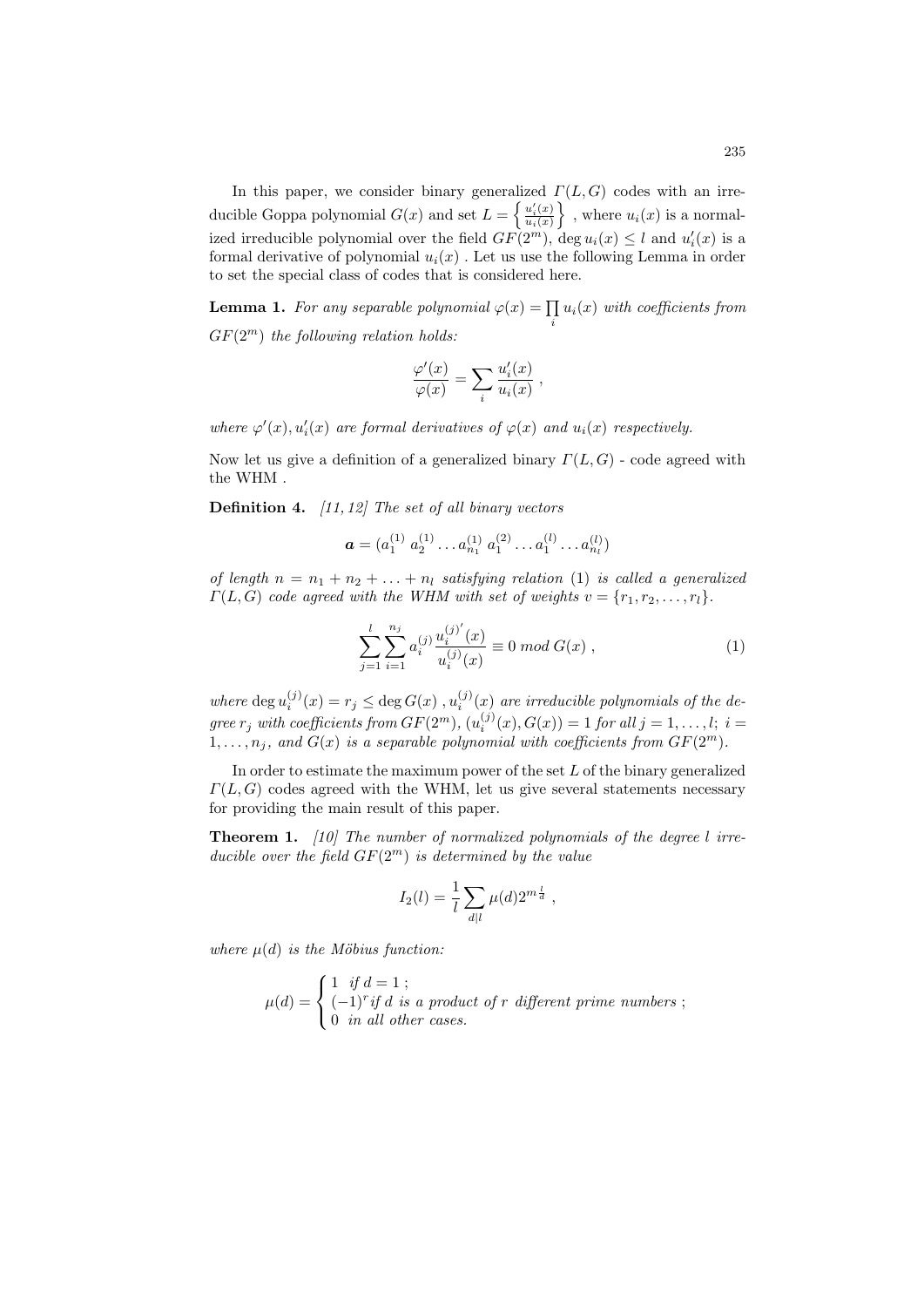It is well-known that the number of unitary separable polynomials of the first degree with coefficients from  $GF(2^m)$  is  $M_{2^m}^1 = 2^m$ .

#### **Lemma 2.**  $[13]$

The number of unitary separable polynomials of the degree  $l > 1$  with coefficients from the field  $GF(2^m)$  is  $M_{2^m}^l = 2^{ml} - 2^{m(l-1)}$ .

Corollary 1. The number of unitary separable polynomials with coefficients from the field  $GF(2^m)$  whose degrees do not exceed  $l$   $(l > 1)$  is equal to

$$
N_{2m}^l = \sum_{i=2}^l (2^{mi} - 2^{m(i-1)}) + 2^m = 2^{ml}.
$$

The following statement can be obtained from Lemma 1 and Corollary 1 .

**Proposition 1.** The number of different rational functions  $\frac{f'(x)}{f(x)}$  $\frac{f(x)}{f(x)}$ , where  $1 \leq$  $\deg f(x) \leq l$ ,  $f'(x)$  is a formal derivative of  $f(x)$  and  $f(x)$  is an unitary separable polynomial with coefficients from  $GF(2^m)$ , is

$$
V_{2^m}^l = 2^{ml}.
$$

#### 4 Perfect linear binary codes in the weighted Hamming metric

Let us use definition (4) in order to present a special class of binary generalized  $\Gamma(L, G)$  codes. Now, let  $l = \tau$ , where  $\tau$  is a degree of the Goppa polynomial  $G(x)$  of the binary generalized  $\Gamma(L, G)$  code. In this case all polynomials of the degree up to  $\tau$  that are irreducible over  $GF(2^m)$  are chosen as denominators for different elements of the set L. The length of the generalized binary  $\Gamma(L, G)$ code will be equal to  $n$ :

$$
n=n_1+n_2+\ldots+n_{\tau} ,
$$

where  $n_1 = 2^m$ ,  $n_2 = I_{2^m}(2)$ , ...,  $n_{\tau} = I_{2^m}(\tau) - 1$ .

It means that the first  $n_1$  codeword positions are numerated by all irreducible polynomials of the first degree  $u_i^{(1)}(x)$ . The next  $n_2$  positions are numerated by all irreducible polynomials of the second degree  $u_i^{(2)}(x)$  and so on. The last  $n_{\tau}$ positions are numerated by all irreducible polynomials  $u_i^{(\tau)}(x)$  of the degree  $\tau$ with the exception of one that was chosen as Goppa polynomial  $G(x)$ .

Obviously, when presenting generalized  $\Gamma(L, G)$  codes in the weighted Hamming metric the weight of the *i*-th code position  $w_i$  is determined by the degree  $r_i$  of the polynomial  $u_i(x)$  used for numbering of this position:

$$
w_i = r_i \tag{2}
$$

Let us determine the number of nonzero binary vectors contained in a sphere of radius  $\tau$  provided that we consider the binary generalized  $\Gamma(L, G)$  code whose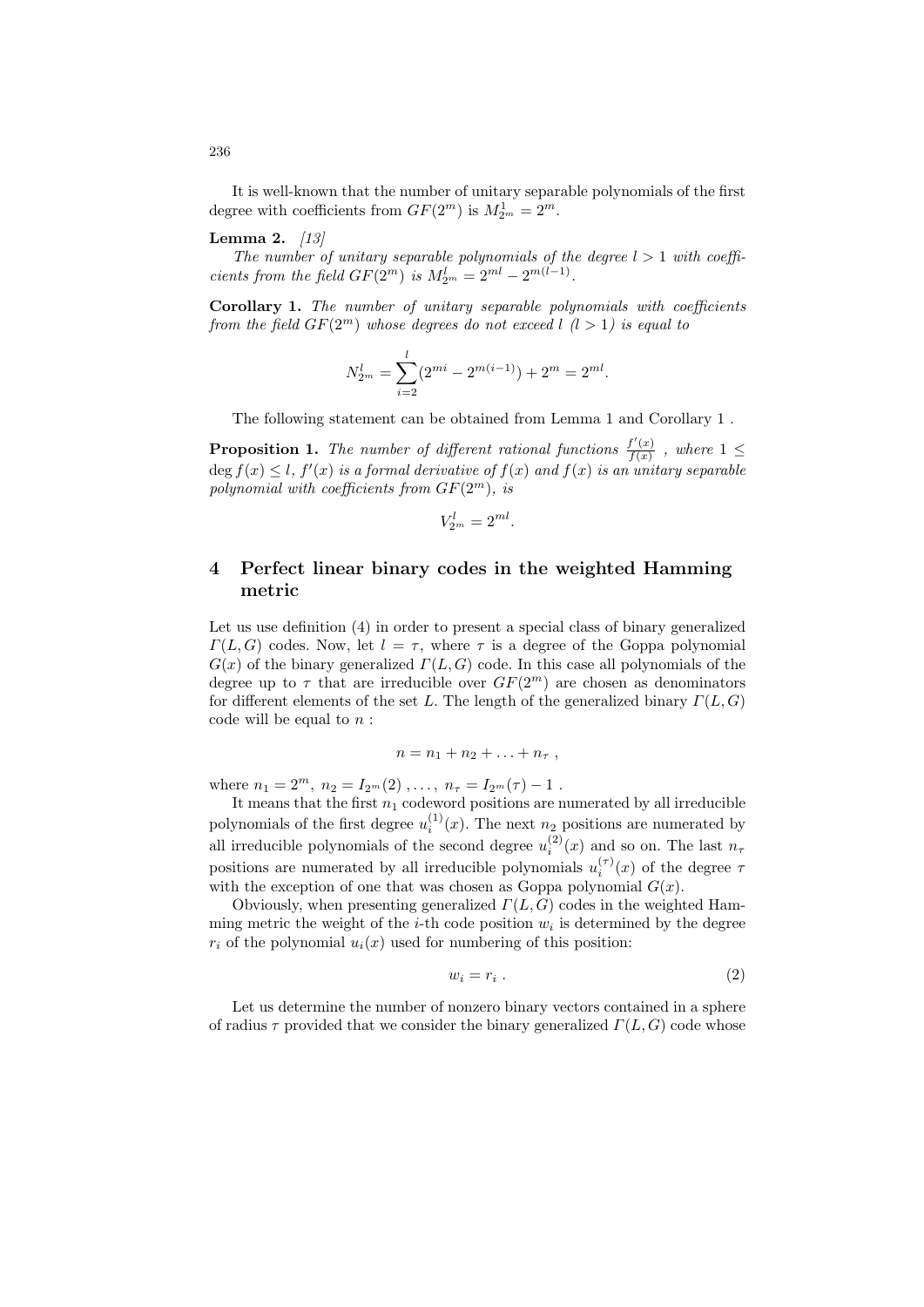position numerators are rational functions  $u_i^{(j)}(x)$  $u_i^{(j)}(x)$ , where  $u_i^{(j)}(x)$  are all the different irreducible polynomials of the degree  $r_{(j)} \leq \tau$  with coefficients from  $GF(2^m)$ and  $G(x)$  is a irreducible polynomial of degree  $\tau$  that has not been used for code position numbering. Let  $e = (e_1^{(1)}e_2^{(1)} \dots e_{n_1}^{(1)}e_1^{(2)} \dots e_1^{(\tau)} \dots e_{n_{\tau}}^{(\tau)})$  be an error vector and  $E(x)$  be a syndrome for this vector.

$$
\sum_{j=1}^{\tau} \sum_{i=1}^{n_j} e_i^{(j)} \frac{u_i^{(j)}(x)}{u_i^{(j)}(x)} \equiv E(x) \mod G(x) , \qquad (3)
$$

Lemma 3. Syndromes for various error vectors

$$
\mathbf{e} = (e_1^{(1)} e_2^{(1)} \dots e_{n_1}^{(1)} e_1^{(2)} \dots e_1^{(\tau)} \dots e_{n_{\tau}}^{(\tau)}), wt_{wH}(\mathbf{e}) \le \tau
$$

are different.

Proof. We will prove the lemma by contradiction. Assume that we found two different binary vectors

$$
\mathbf{e} = (e_1^{(1)} e_2^{(1)} \dots e_{n_1}^{(1)} e_1^{(2)} \dots e_1^{(\tau)} \dots e_{n_{\tau}}^{(\tau)}), wt_{wH}(\mathbf{e}) \le \tau \n\hat{\mathbf{e}} = (\hat{e}_1^{(1)} \hat{e}_2^{(1)} \dots \hat{e}_{n_1}^{(1)} \hat{e}_1^{(2)} \dots \hat{e}_1^{(\tau)} \dots \hat{e}_{n_{\tau}}^{(\tau)}), wt_{wH}(\hat{\mathbf{e}}) \le \tau
$$

for which the equality

$$
\sum_{j=1}^\tau \sum_{i=1}^{n_j} e_i^{(j)} \frac{u_i^{'(j)}(x)}{u_i^{(j)}(x)} \equiv \sum_{j=1}^\tau \sum_{i=1}^{n_j} \hat{e}_i^{(j)} \frac{u_i^{'(j)}(x)}{u_i^{(j)}(x)} \equiv E(x) \bmod G(x) \; .
$$

is true. This equality can be rewritten in the following form:

$$
\sum_{j=1}^{\tau} \sum_{i=1}^{n_j} (e_i^{(j)} \oplus \hat{e}_i^{(j)}) \frac{u_i^{'(j)}(x)}{u_i^{(j)}(x)} \equiv 0 \mod G(x)
$$

or

$$
\frac{\varphi'_{e+\widehat{e}}(x)}{\varphi_{e+\widehat{e}}(x)} \equiv 0 \mod G(x) , \qquad (4)
$$

 $\deg \varphi'_{e+\widehat{e}}(x) < \deg \varphi_{e+\widehat{e}}(x) = wt_{wH}(e \oplus \widehat{e}) \leq 2\tau$ . Polynomial  $\varphi'_{e+\widehat{e}}(x)$  is the formal derivative in  $GF(2^m)$  and therefore it has nonzero coefficients only at even powers of x. It means that it can be represented as a square of some polynomial  $\psi_{e+\widehat{e}}(x)$ :

$$
\varphi'_{e+\widehat{e}}(x) = (\psi_{e+\widehat{e}}(x))^2 \; ; \deg \psi_{e+\widehat{e}}(x) < \tau \; .
$$

Hence we can rewrite equation (4) in the following form:

$$
\frac{(\psi_{e+\widehat{e}}(x))^2}{\varphi_{e+\widehat{e}}(x)} \equiv 0 \mod G(x) .
$$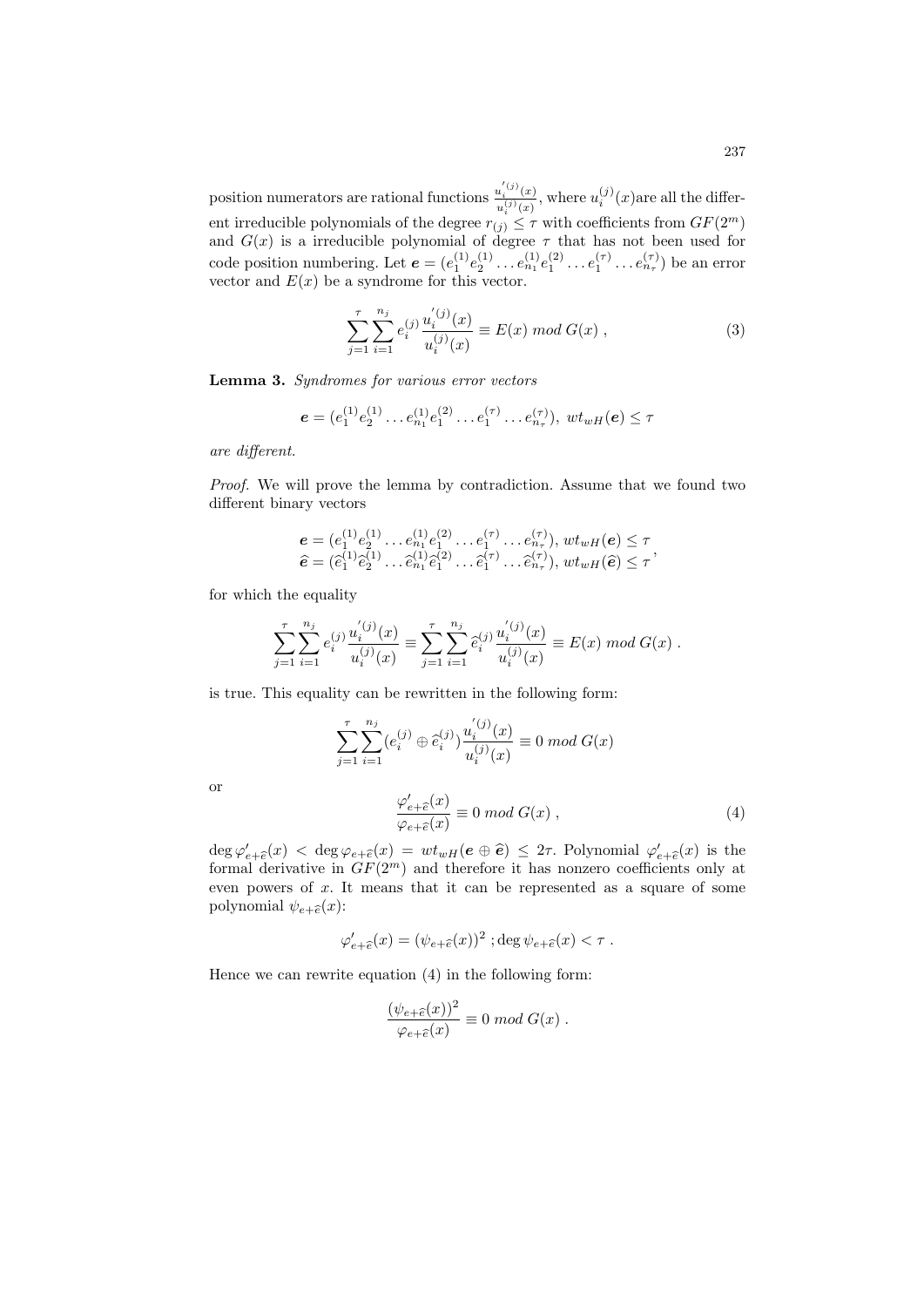To make this equality true, it is necessary to obtain  $\psi_{e+\widehat{e}}(x) \equiv 0 \mod G(x)$ , but it is impossible because  $\psi_{e+\widehat{e}}(x) \neq 0$  and  $\deg \psi_{e+\widehat{e}}(x) < \tau = \deg G(x)$ .

Since the total number of different nonzero polynomials  $E(x)$ , deg  $E(x) < \tau$ with coefficients from  $GF(2^m)$  is equal to  $2^{m\tau} - 1$ , and it is equal to the number of different binary vectors  $e$ ,  $0 < wt_{wH}(e) \leq \tau$  defined by the lemma condition then it follows that for any such vector  $e$  there exists an unique polynomial  $E(x)$ satisfying equation (3).

**Corollary 2.** In the weighted Hamming metric, in the sphere of radius  $\tau$  the number of vectors

 $e = (e_1^{(1)}e_2^{(1)} \dots e_{n_1}^{(1)}e_1^{(2)} \dots e_1^{(\tau)} \dots e_{n_{\tau}}^{(\tau)}),$  with the length  $n = n_1 + n_2 + \dots + n_{\tau}$ , where  $n_1 = 2^m$ ,  $n_2 = I_{2^m}(2)$ , ...,  $n_{\tau} = I_{2^m}(\tau) - 1$  and  $v_1 = 1, v_2 = 2, \ldots, v_{\tau} =$  $\tau$  is equal to  $W_n^{\tau} = 2^{m\tau}$ .

The following statement can be stated by using Corollary 2 and Lemma 1,.

**Theorem 2.** Binary generalized  $\Gamma(L, G)$  codes with the Goppa polynomial  $G(x)$  $(G(x))$  is an irreducible polynomial with coefficients from  $GF(2^m)$  whose degree is equal to  $\tau$ ) and the set L

 $(i)$ ,  $\ldots$   $\ldots$   $\ldots$ 

where 
$$
u_i^{(j)}(x)
$$
 is an irreducible polynomial  
\n
$$
L = \left\{ \frac{u_i^{(j)}(x)}{u_i^{(j)}(x)} \right\}_{i=1,\ldots,n_j; j=1,\ldots,\tau}
$$
\nof degree  $j$  with coefficients from  $GF(2^m)$   
\nand  $G(x) \neq u_i^{(\tau)}(x)$  for all  $i$ ,

are the perfect codes in the WHM, i.e., their parameters are on the Hamming bound:

$$
2^k \cdot W_n^{\tau} = 2^n,
$$

where  $n = \sum_{n=1}^{7}$  $\sum_{j=1}$  n<sub>j</sub> is the codeword length, k is the dimension of the code and  $W_n^{\tau}$ is the number of vectors with length n in a sphere of radius  $\tau$  in the WHM.

We can obtain the following Corollary from this theorem and Lemma 3.

Corollary 3. Binary generalized  $\Gamma(L, G)$  code perfect in the WHM has the minimum distance  $d_{\omega H} = 2\tau + 1$ . It can correct any  $t \leq \sum_{n=1}^{\infty}$  $\sum_{j=1} t_j$  errors, where  $\sum^{\tau}$  $\sum_{j=1} j t_j \leq \tau$  and  $t_j$  is the number of errors on the  $n_j$  positions of the codeword.

Remark 1. Note that the binary generalized  $\Gamma(L, G)$  codes perfect in the WHM can be decoded as generalized  $\Gamma(L, G)$  codes. They are decoded by any of the algorithms used for alternant codes, for instance, such as the Euclidian algorithm [10].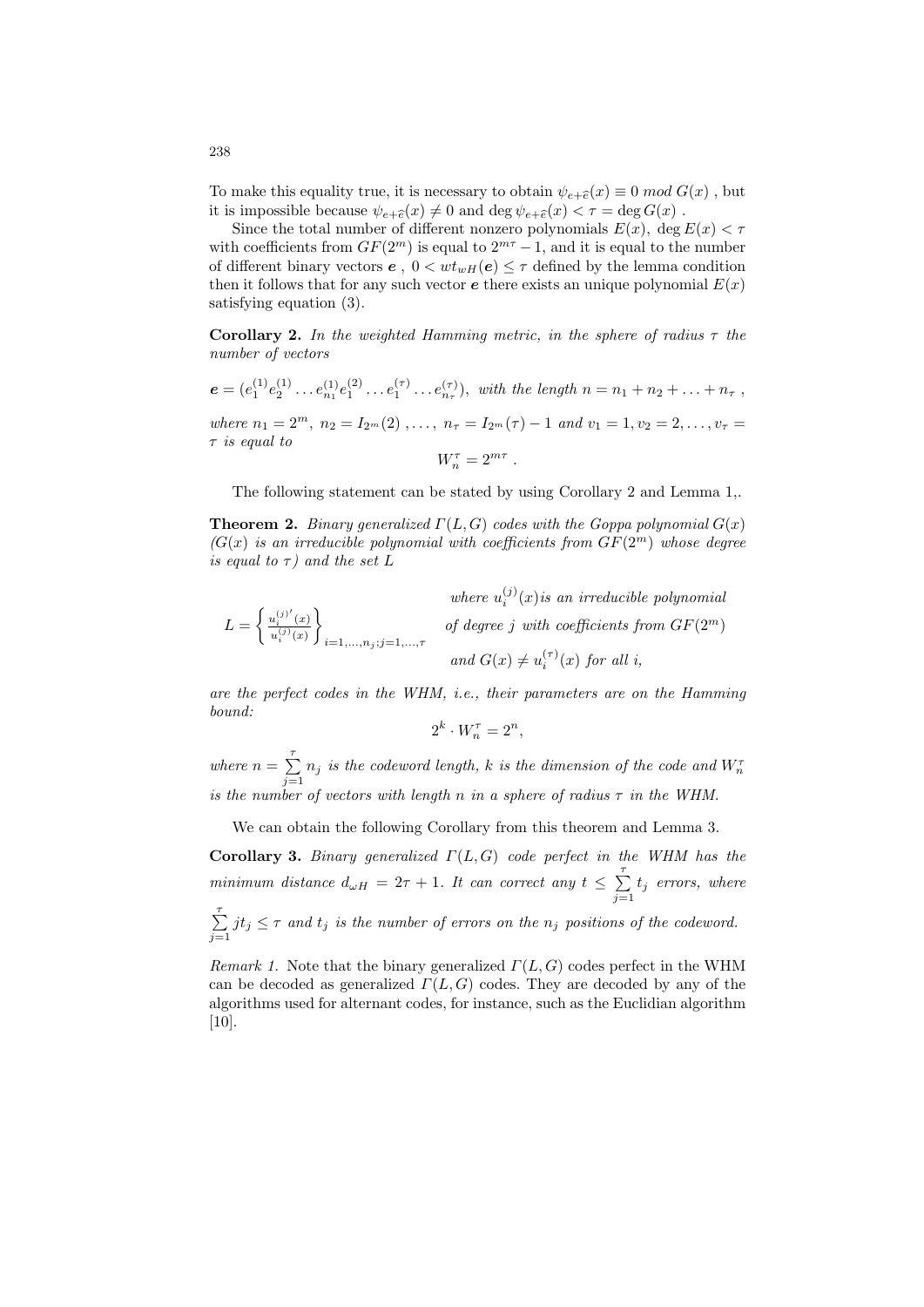#### 5 Code example

Let us consider a logical net similar to that given in [6] whose design is shown in Figure 1. There are *n* inputs  $x_1, x_2, \ldots, x_n$  and 9 outputs  $y_1, y_2, \ldots, y_9$ . Let us take that only one unit of the net can function erroneously at every time moment [6]. The faulty operation of unit  $B_1$  leads to an error in output signals  $y_1$  and  $y_2$  so that the corresponding error vector is equal to  $e_1 = (110000000)$ . An error in unit  $B_2$  leads to errors in output signals  $y_1$  and  $y_3$  and the error vector  $e_2 = (101000000)$ . Errors in other units will lead to similar results. For instance, an error in unit  $B_7$  gives an error in signal  $y_1$  and the error vector will be  $e_7 = (100000000)$ . Thus, the set of possible error vectors is

- $F = \{e_1, e_2, \ldots, e_{15}\}\$ 
	- $= \{(110000000), (101000000), (100100000), (011000000), (010100000),$ (001100000),(100000000),(010000000),(001000000),(000100000), (000010000),(000001000),(000000100),(000000010),(000000001)} . (5)

Let us construct a code correcting the total set of error vectors (5) for the logical net. We choose the generalized binary  $(L, G)$  code with  $n_1 = 4$ ,  $n_2 =$ 5,  $k = 5$ ,  $d_{wH} = 5$  that is perfect in the WHM. (It is clear that this code is on the upper bound for linear codes [14]). Any polynomial of the second degree irreducible over  $GF(2^2)$  with coefficients from the same field can be chosen as a Goppa polynomial for this code. The total number of such polynomials of the second degree is equal to  $\frac{(2^2)^2 - 2^2}{2} = 6$ . One of these polynomials is used as the Goppa polynomial  $G(x)$ , whereas the rest polynomials form denominators of elements of the set L. Besides, four rational functions with denominators of the first degree  $\left\{\frac{1}{x-1}, \frac{1}{x-\alpha}, \frac{1}{x-\alpha^2}, \frac{1}{x}\right\}$  $\}$  are used in the set L, where  $\alpha$  is a primary element of  $GF(2^2)$ . Let us find the number of vectors in the sphere of radius 2

| $n_{1}$      | $=4 n_2=5$     | $n=9$           |
|--------------|----------------|-----------------|
| $=$ 1<br>221 | $v_2$<br>$= 2$ |                 |
| T1           | t2             | $t = t_1 + t_2$ |
|              |                |                 |
|              |                |                 |

**Table 1.** Binary generalized  $\Gamma(L, G)$  code with  $(n_1 = 4, n_2 = 5, k = 5, d_{wH} = 5)$ 

in the weighted Hamming metric for this code:

$$
1 + \binom{1}{4} + \binom{2}{4} + \binom{1}{5} = 1 + 4 + 6 + 5 = 16 = 2^4.
$$

The number of codewords of this code is equal to  $2<sup>5</sup>$ . Since the spheres of radius 2 whose centers are in any two codewords of such code do not intersect, then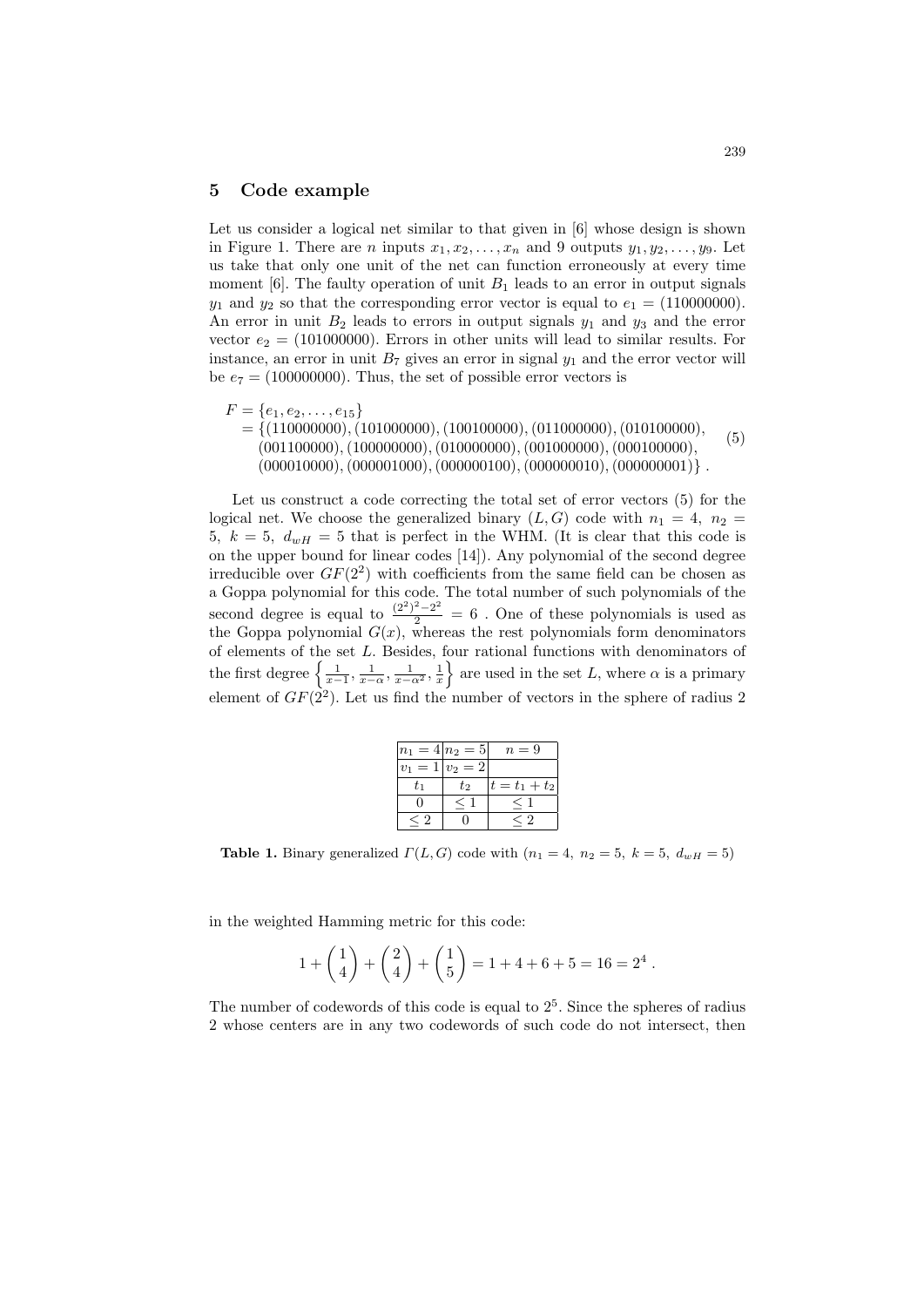

Fig. 1. Logical net

the total number of vectors in such nonintersecting spheres is

$$
2^5 \cdot 2^4 = 2^9 \; ,
$$

which corresponds to the total number of various binary vectors of length 9.

Table 5 shows all known binary generalized  $\Gamma(L, G)$  codes perfect in the WHM with the length less than 1500.

#### 6 Notes and comments

In conclusion, it should be noted that the above considered codes are similar to the binary Hamming codes for the HM. The open problem is the existence of perfect codes in the WHM that are similar to non-binary Hamming codes and the Golay codes.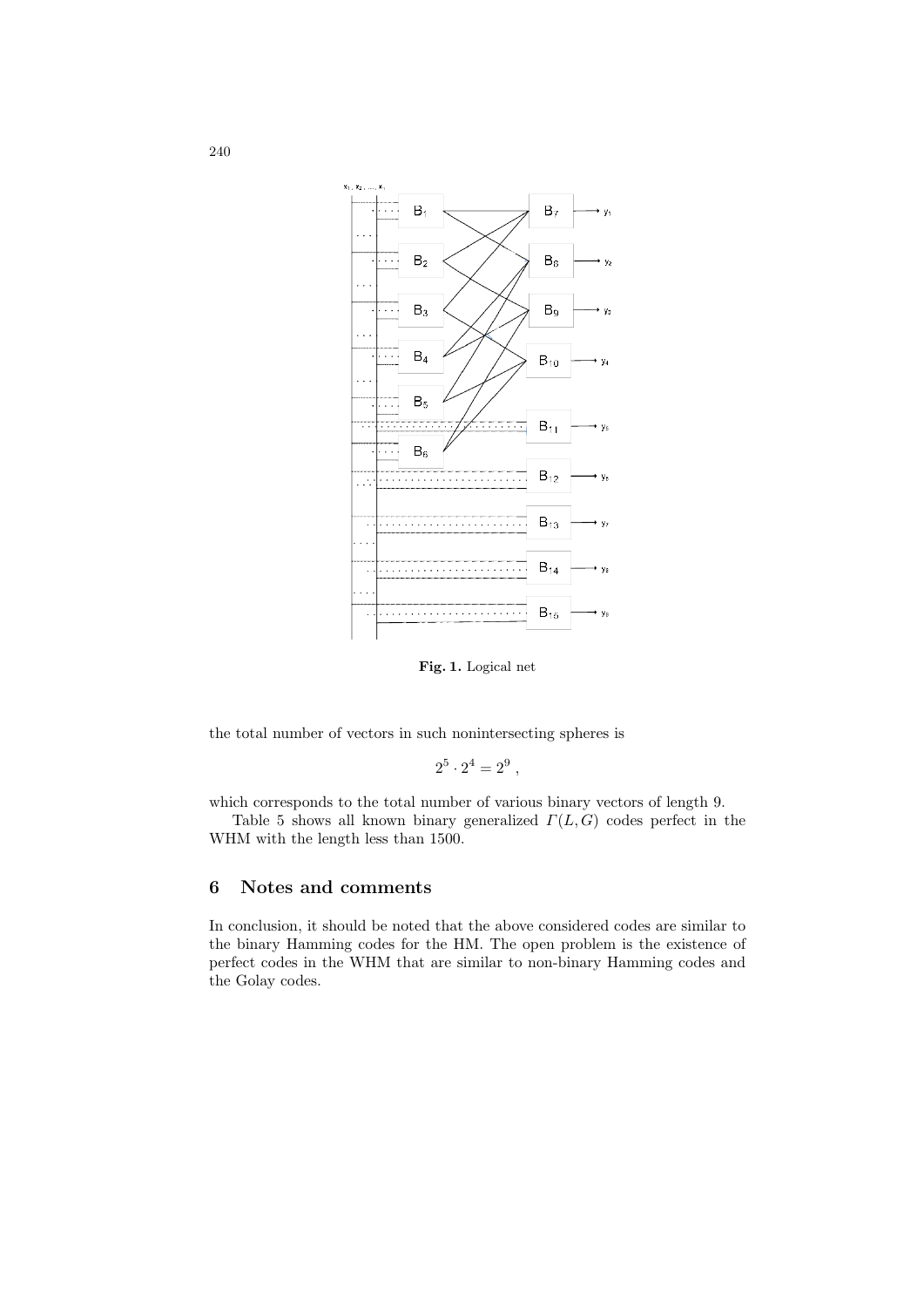| n <sub>1</sub> | n <sub>2</sub> | $n_{3}$        | $n_4$          | $n_{5}$  | $n_{6}$        | n <sub>7</sub> | $n_{8}$  | n <sub>9</sub> | $n_{10}$       | $n_{11}$       | $n_{12}$       | $n_{13}$ | $\boldsymbol{n}$ | $\boldsymbol{k}$ | $d_{\omega H}$ | $\left  d \right $ | $d_{Ub}$                 |
|----------------|----------------|----------------|----------------|----------|----------------|----------------|----------|----------------|----------------|----------------|----------------|----------|------------------|------------------|----------------|--------------------|--------------------------|
| $\overline{2}$ | 1              | 1              | 0              | 0        | 0              | $\Omega$       | 0        | 0              | $\theta$       | $\Omega$       | $\theta$       | 0        | 4                | 1                | $\overline{7}$ | 4                  | 4                        |
| $\overline{2}$ | 1              | $\overline{2}$ | $\overline{2}$ | $\Omega$ | $\Omega$       | $\theta$       | 0        | $\Omega$       | $\Omega$       | $\theta$       | $\Omega$       | $\Omega$ | $\overline{7}$   | 3                | 9              | 3                  | 4                        |
| $\overline{2}$ | $\mathbf 1$    | $\overline{2}$ | 3              | 5        | $\theta$       | $\Omega$       | 0        | $\Omega$       | $\overline{0}$ | $\overline{0}$ | $\overline{0}$ | $\theta$ | 13               | 8                | 11             | 3                  | 4                        |
| $\overline{2}$ | 1              | $\overline{2}$ | 3              | 6        | 8              | $\Omega$       | 0        | $\Omega$       | 0              | $\overline{0}$ | 0              | $\theta$ | 22               | 16               | 13             | 3                  | 4                        |
| $\overline{2}$ | 1              | $\overline{2}$ | 3              | 6        | 9              | 17             | 0        | $\Omega$       | $\overline{0}$ | $\overline{0}$ | $\theta$       | $\theta$ | 40               | 33               | 15             | 3                  | $\overline{4}$           |
| $\overline{2}$ | 1              | $\overline{2}$ | 3              | 6        | 9              | 18             | 29       | $\Omega$       | $\overline{0}$ | $\overline{0}$ | $\overline{0}$ | $\theta$ | 70               | 62               | 17             | 3                  | $\overline{4}$           |
| $\overline{2}$ | 1              | $\overline{2}$ | 3              | 6        | 9              | 18             | 30       | 55             | $\theta$       | $\overline{0}$ | $\theta$       | $\theta$ | 126              | 117              | 19             | 3                  | 4                        |
| $\overline{2}$ | 1              | $\overline{2}$ | 3              | 6        | 9              | 18             | 30       | 56             | 98             | $\overline{0}$ | $\theta$       | $\theta$ | 225              | 215              | 21             | 3                  | 4                        |
| $\overline{2}$ | 1              | $\overline{2}$ | 3              | 6        | 9              | 18             | 30       | 56             | 99             | 185            | $\theta$       | $\theta$ | 411              | 400              | 23             | 3                  | -                        |
| $\overline{2}$ | 1              | $\overline{2}$ | 3              | 6        | 9              | 18             | 30       | 56             | 99             | 186            | 334            | $\theta$ | 746              | 734              | 25             | 3                  | $\overline{a}$           |
| $\overline{2}$ | 1              | $\overline{2}$ | 3              | 6        | 9              | 18             | 30       | 56             | 99             | 186            | 335            | 629      | 1376             | 1363             | 27             | 3                  | $\qquad \qquad -$        |
| 4              | 5              | $\overline{0}$ | $\overline{0}$ | $\theta$ | $\Omega$       | $\overline{0}$ | 0        | $\Omega$       | $\theta$       | $\overline{0}$ | 0              | $\theta$ | 9                | 5                | 5              | 3                  | 3                        |
| 4              | 6              | 19             | $\theta$       | $\Omega$ | $\Omega$       | $\theta$       | $\Omega$ | $\Omega$       | $\overline{0}$ | $\theta$       | $\theta$       | $\theta$ | 29               | 23               | 7              | 3                  | 4                        |
| 4              | 6              | 20             | 59             | $\Omega$ | $\theta$       | $\theta$       | 0        | $\Omega$       | $\Omega$       | $\theta$       | $\Omega$       | $\Omega$ | 89               | 81               | 9              | 3                  | $\overline{4}$           |
| 4              | 6              | 20             | 60             | 203      | $\theta$       | $\overline{0}$ | 0        | $\Omega$       | $\overline{0}$ | $\overline{0}$ | $\overline{0}$ | $\theta$ | 293              | 283              | 11             | 3                  | $\qquad \qquad -$        |
| 4              | 6              | 20             | 60             | 204      | 669            | $\Omega$       | 0        | $\Omega$       | $\overline{0}$ | $\overline{0}$ | 0              | $\theta$ | 963              | 951              | 13             | 3                  | $\overline{\phantom{0}}$ |
| 8              | 27             | 0              | 0              | $\theta$ | $\Omega$       | $\theta$       | 0        | $\Omega$       | $\overline{0}$ | $\overline{0}$ | 0              | $\theta$ | 35               | 29               | 5              | 3                  | 3                        |
| 8              | 28             | 167            | $\theta$       | $\theta$ | $\theta$       | $\theta$       | $\Omega$ | $\Omega$       | $\Omega$       | $\theta$       | $\Omega$       | $\Omega$ | 203              | 194              | $\overline{7}$ | 3                  | 4                        |
| 8              | 28             | 168            | 1007           | $\Omega$ | $\theta$       | $\Omega$       | 0        | $\Omega$       | $\overline{0}$ | $\overline{0}$ | $\theta$       | $\theta$ | 1211             | 1199             | 9              | 3                  | -                        |
| 16             | 119            | $\overline{0}$ | $\overline{0}$ | $\theta$ | $\overline{0}$ | $\overline{0}$ | 0        | $\Omega$       | $\overline{0}$ | $\overline{0}$ | $\overline{0}$ | $\theta$ | 135              | 127              | 5              | 3                  | 3                        |
| 16             | 120            | 1359           | $\overline{0}$ | $\theta$ | $\Omega$       | $\theta$       | 0        | $\Omega$       | $\overline{0}$ | $\overline{0}$ | $\overline{0}$ | $\theta$ | 1495             | 1483             | $\overline{7}$ | 3                  | ۰                        |
| 32             | 495            | 0              | $\Omega$       | $\Omega$ | $\theta$       | $\theta$       | 0        | 0              | $\Omega$       | $\overline{0}$ | $\theta$       | $\theta$ | 527              | 517              | 5              | 3                  | -                        |
|                |                |                |                |          |                |                |          |                |                |                |                |          |                  |                  |                |                    |                          |

Table 2. All known binary generalized  $\Gamma(L, G)$  codes with the length less than 1500 perfect in the WHM. Positions weights are equal to  $v_i = i$  on length  $n_i$ , d is the minimum distance in the HM,  $d_{Ub}$  is the upper bound for a minimum distance of the linear binary  $(n, k, d)$  code in HM [14].

#### References

- 1. Litwin,L., Pugel, M.: The Principles of OFDM. RF. Design, pp.30-48, Jan.(2001)
- 2. Chou, W., Neifeld, M.: Interleaving and error correction in volume holographic memory systems. Appl. Opt., vol. 37, 6951-6968 (1998)
- 3. Sehlstedt, M. , LeBlanc, J.P.: Nonuniform Bit-Energy Distribution in Wireless Video Frames. Second Finnish Wireless Communications Workshop, pp.13-18, Tampere, Finland, Oct.(2001)
- 4. Hossein, P.N., Nazanin, R., Faramarz, F.: Nonuniform Error Correcting Using Low-Density Parity-Check Codes. IEEE Trans. Inform. Theory, vol.51, no.7, 292-295 (2005)
- 5. Park, J., Moon, J.: Error-Pattern-Correcting Cyclic Codes Tailored to a Prescribed Set of Error Cluster Patterns. IEEE Transactions on Information Theory. vol.55, no. 4, 1747 - 1765 (2009)
- 6. Deza, M., Karpovsky, M.G., Milman, V.S.: Codes Correcting an Arbitrary Sets of Errors. Revue de Cethedec, 66 (1981)
- 7. Deza, M., Deza, E.: Encyclopedia of Distances. Springer-Verlag Berlin Heidelberg (2009)